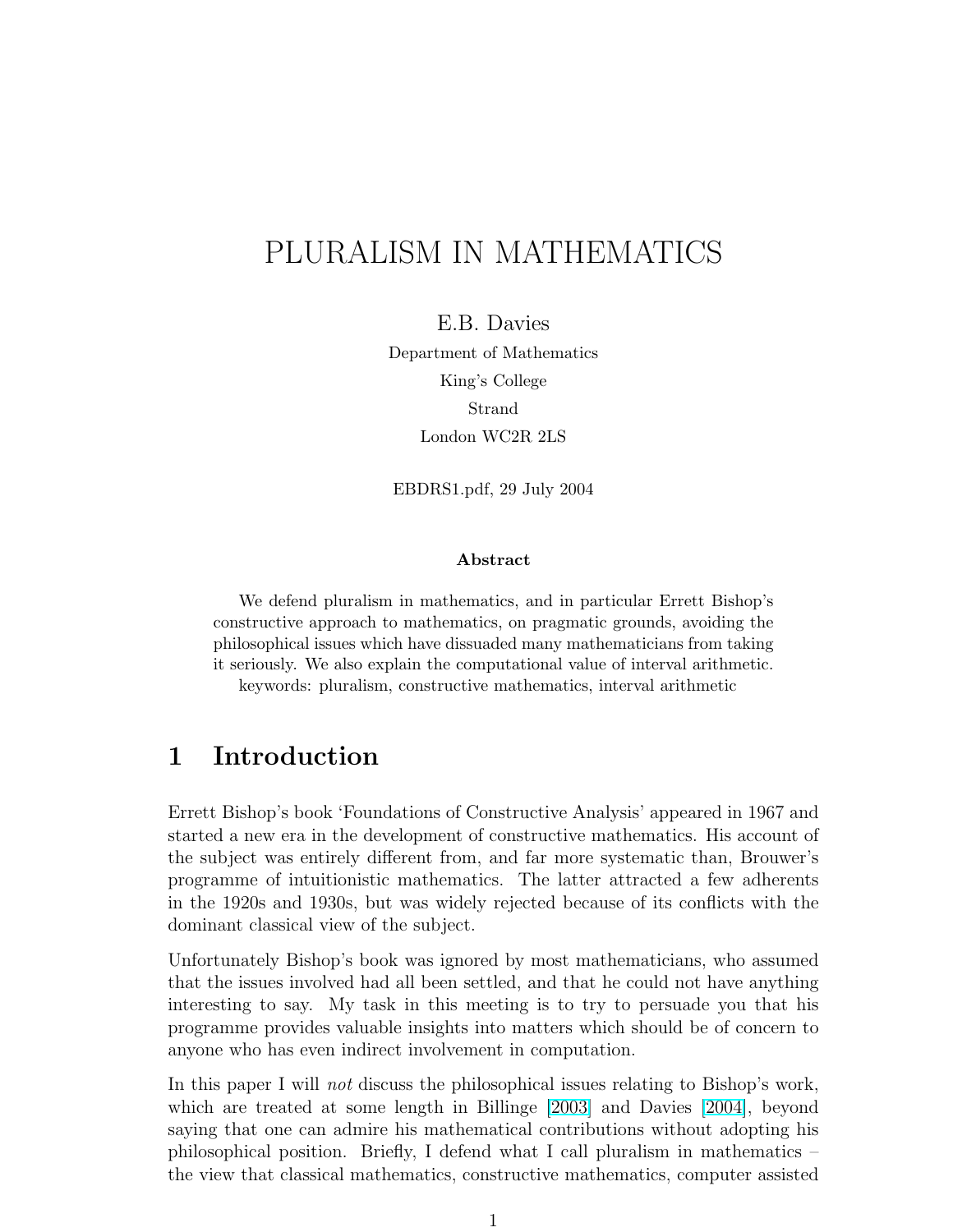mathematics and various forms of finitistic mathematics can co-exist. I revive Carnap's dictum that one must decide the framework of discourse before questions about existence and truth make sense; see Carnap [\[1950\]](#page-9-0). In different frameworks the answer to a question may be different, but this in no way implies that one or the other is 'right'. This position is strongly anti-Platonistic.

From Chapter 2 onwards Bishop [\[1967\]](#page-9-0) is completely recognizable as rigorous pure mathematics. Many well-known theorems appear, sometimes in forms which are not the usual ones, although trivially equivalent to them from a classical point of view. A few theorems are simply absent. The value of Bishop's efforts may not be immediately clear to everyone, in spite of what he writes in his first chapter. I will show that the differences between classical and constructive mathematics always correspond to situations in which real difficulties arise in numerical computation for suitable examples. Classical mathematics may provide a more flexible context for proving the existence of entities, but constructive mathematics provides a systematic approach to understanding why computational solutions of problems are sometimes not easy to obtain.

This is not to say that constructive mathematics is simply a part of numerical analysis. Numerical analysts have more problems than do constructivists. Bishop [\[1967,](#page-9-0) p. 140] gives a straightforward proof of the fundamental theorem of algebra, with one small but interesting proviso, even though it is known that the zeros of a polynomial of moderate degree (say at least 50) are highly unstable with respect to very small changes in the coefficients. Nevertheless, one can gain many insights into the differences between classical and constructive mathematics by considering numerical examples.

## 2 What is Constructive Mathematics?

It has often been said that Bishop rejected the law of the excluded middle, but a more useful description of the situation is that he gave the symbol ∃ a different meaning from the usual one. In classical mathematics ∃ refers to Platonic existence, but Bishop used it to refer to the possibility of constructing the relevant quantity. In classical mathematics  $\exists$  may be defined in terms of  $\forall$ : the expression  $\exists xA$  is logically equivalent to  $\neg(\forall a\neg A)$ . In constructive mathematics  $\exists$  is a new quantifier with stricter conditions for its application. All of the differences between classical and constructive mathematics follow from this fact. We wish to emphasize that every theorem in Bishop's constructive mathematics is also a theorem in classical mathematics. Constructive mathematicians simply have to work harder to prove theorems, because their criteria for existence are stricter.

Starting from the natural numbers, Bishop constructed the real number system and established many of its familiar properties. However, in his approach, one cannot assert for every real x that either  $x = 0$  or  $x \neq 0$ . Nor is it the case that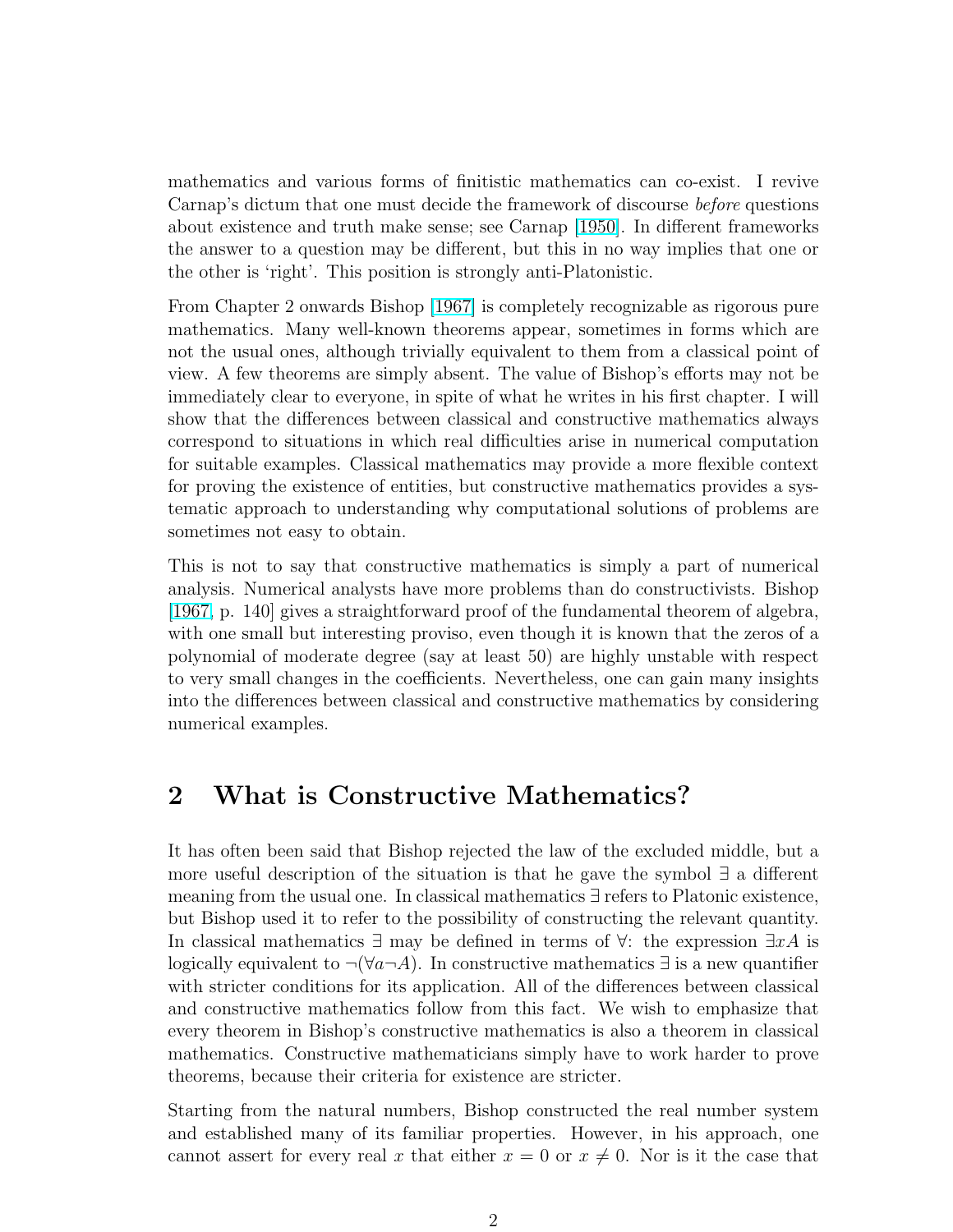every bounded set of real numbers has a least upper bound. The reason for this is best illustrated with an example. For each positive integer  $n$  we define the number  $a_n$  to be 1 if the nth digit in the decimal expansion of  $\pi$  is the start of a sequence of a thousand consecutive sevens; otherwise we put  $a_n = 0$ . For each n the value of  $a_n$  can be determined within a finite length of time. However, the least upper bound A of the sequence is currently unknown. Platonically speaking either  $A = 0$ or  $A = 1$ , even if we do not know which is the case, but Bishop would say that such a statement has no content: it simply reformulates the question in a trivial manner.

If we put

$$
s = \sum_{n=1}^{\infty} a_n (-1/3)^n
$$

then s exists constructively, because it can be calculated with any assigned accuracy in a finite length of time. However, we do not know whether or not  $s = 0$ . Even if it were eventually proved that every sequence of digits occurs somewhere in the decimal expansion of  $\pi$ , so that  $s \neq 0$ , whether s is positive or negative seems to be far beyond reach. The development of constructive mathematics has to reflect the existence of an infinite number of questions of the same type.

It is very surprising that Bishop could develop so much of Analysis without using the least upper bound principle or the law of the excluded middle. His book contains fully worked out accounts of the theory of Banach spaces, the spectral theorem, integration theory and Haar measure, among other topics. Set theory is substantially different from the classical version, particularly when considering the complement of a subset. Point set topology is not easy to develop (see Bridges and Luminita [\[2003\]](#page-9-0) for one approach to this), but Bishop contains a rich constructive version of the theory of metric spaces. Compactness is defined in Bishop [\[1967,](#page-9-0) p. 88] using the notion of total boundedness, which is the way compactness is often proved in applications. This is not a coincidence.

## 3 What Significance do the Differences Have?

My goal in this section is to explain why a classical mathematician should be interested in Bishop's programme. My thesis is that by adopting the constructive framework one can handle certain numerical problems on a systematic basis, whereas classical mathematicians have to deal with them piecemeal, and try to remember whether or when they are using results which are not computationally feasible.

Producing examples to demonstrate the differences between classical and constructive mathematics often exploits the difference between recursive and recursively enumerable subsets of  $N$ . Another method is to define a sequence whose behaviour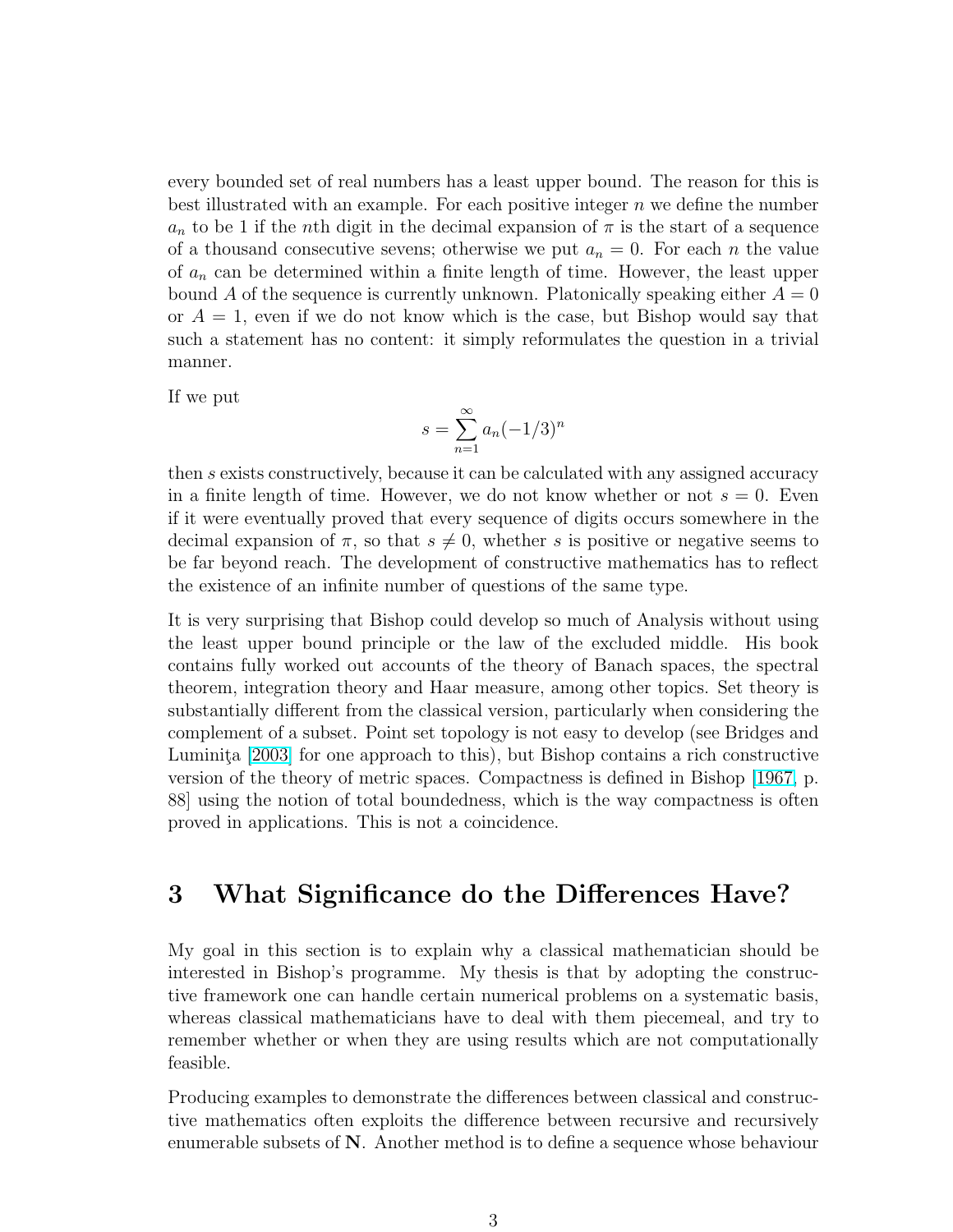<span id="page-3-0"></span>as  $n \to \infty$  depends upon whether some famous conjecture is true or false.<sup>1</sup> We adopt a third strategy, showing that the impossibility of proving something in constructive mathematics is regularly *associated* with the extreme difficulty of showing it numerically for quite ordinary functions. We emphasize that the functions considered below do not, strictly speaking, provide examples of the constructive phenomenon, but we feel that in spite of this they explain why the constructive phenomenon exists.

Let us start with the intermediate value theorem for continuous functions of a single real variable. Bishop [\[1967,](#page-9-0) p. 5] explains why this theorem cannot be proved in a constructive framework. In the context of constructive mathematics one cannot find a value of the variable x for which  $f(x) = c$  by the method of bisection, because being able to evaluate  $f(x) - c$  with arbitrary accuracy does not imply that one can determine whether it is positive or negative.

Slight modifications of the intermediate value theorem are, however, valid constructively. If  $f : [a, b] \to \mathbf{R}$  is continuous and  $f(a) < c < f(b)$  then, given  $\varepsilon > 0$ , one can constructively find  $x \in (a, b)$  such that  $|f(x) - c| < \varepsilon$ . In addition the intermediate value theorem itself may be proved constructively under a mild extra condition on f (being locally non-constant), which is almost always satisfied. See Bridges [\[1998\]](#page-9-0) and Bishop-Bridges [\[1985\]](#page-9-0).

We explain the differences between the classical and constructive versions of the intermediate value theorem by means of two examples, one ersatz and one genuine. Let

$$
f(x) = \log(1 + x^{45})
$$
 (1)

on  $(-1, 1)$ . Given the formula it is evident that the only solution of  $f(x) = 0$  is  $x = 0$ , but one would need to calculate to very high accuracy to determine from its numerical values that the function is not identically zero throughout the interval  $(-1/4, 1/4)$ . However many digits one uses in the numerical computation, a similar difficulty arises if one replaces 45 by a larger number. In applied situations a closed formula is frequently not available, and the above problem may be a pressing one.

A genuine example presenting exactly the same difficulties is obtained as follows. Let  $\overline{\phantom{a}}$ 

$$
g(x) = \begin{cases} x+1 & \text{if } x \le -1 \\ 0 & \text{if } -1 < x < 1 \\ x-1 & \text{if } 1 \le x. \end{cases}
$$

Then one cannot constructively solve  $q(x) = c$  if c is an extremely small number for which one does not know whether  $c = 0, c < 0$  or  $c > 0$ .

In constructive mathematics every non-negative continuous function on a closed bounded interval has a non-negative infimum; Bishop [\[1967,](#page-9-0) p. 35] provides a

<sup>&</sup>lt;sup>1</sup>If one uses the Goldbach conjecture, for example, then one puts  $a_n = 0$  if  $2n$  may be written as the sum of two primes, and  $a_n = 1$  if it cannot.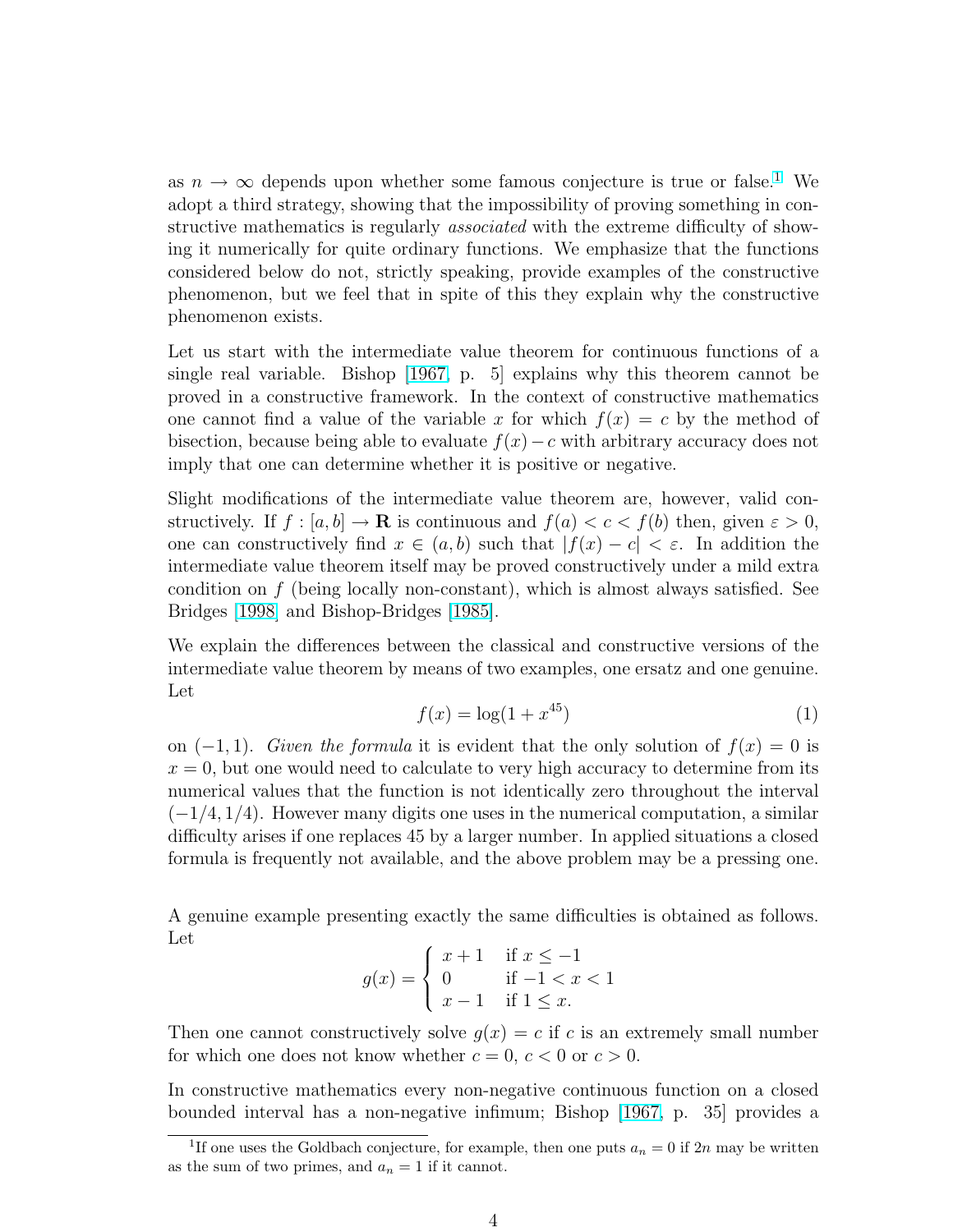

Figure 1: Graph of the function  $f(x)$  defined by [\(1\)](#page-3-0)

procedure for computing this with arbitrary accuracy. This does not imply that one can always determine whether the minimum is zero or positive, nor does it imply that one can find a point at which the infimum is achieved. Both can be a serious problem in numerical analysis as well. If  $\varepsilon > 0$  is sufficiently small it is difficult to show purely numerically that the polynomial

$$
p(x) = x^4 - 2\pi^2 x^2 + \pi^4 + \varepsilon (x - 2)^2
$$
 (2)

never vanishes, and also difficult to determine whether its minimum value occurs near  $x = \pi$  or  $x = -\pi$ . For functions arising in applied mathematics that are not given by explicit formulae this can again be a serious problem.



Figure 2: Graph of the function  $p(x)$  defined by (2) with  $\varepsilon = 0.01$ 

The suggestion that classical mathematics takes priority over constructive mathematics because of the Putnam-Quine argument about the indispensability of the former in the physical sciences are not convincing, for reasons spelled out in Davies [\[2003a,](#page-9-0) [2003b\]](#page-9-0). The differences between the two systems are unimportant from the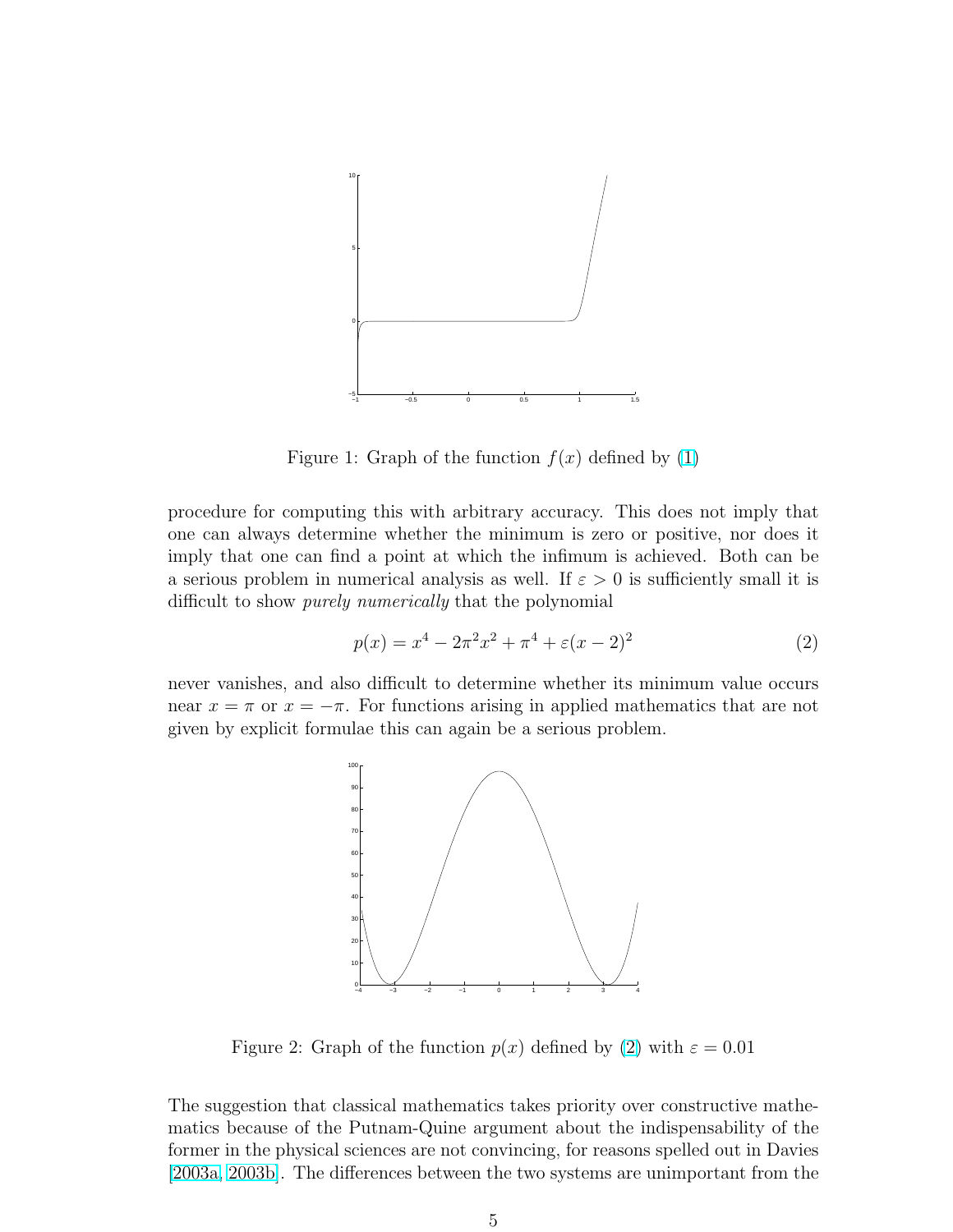point of view of physicists; this is why Newton, Laplace, Maxwell and other scientists were able to develop very successful mathematically based theories long before the real number system was formalized at the end of the nineteenth century.

Hellman has tried to put some flesh on the Putnam-Quine argument in several recent papers, in which he claims that there are no constructive versions of some key results in mathematical physics. We start with Hellman [\[1993a\]](#page-9-0), which deals with Gleason's theorem, considered by some (but not the author of this paper) to be of considerable importance in the foundations of quantum theory. This concerns the (non-distributive) lattice  $\mathcal L$  of closed subspaces of a Hilbert space  $\mathcal H$  of dimension greater than 2. In this lattice the analogues of set-theoretic complements are orthogonal complements. Gleason's theorem states that if  $\mu$  is a normalized, countably additive measure on  $\mathcal L$  in a suitable sense, then there exists a nonnegative, self-adjoint operator S on H with trace 1 such that

$$
\mu(L) = \text{trace}(SP_L)
$$

for all  $L \in \mathcal{L}$ , where  $P_L$  is the orthogonal projection with range L. Hellman showed that a different version of Gleason's theorem cannot be proved in constructive mathematics. Nevertheless, Gleason's original version of the theorem, stated above, is constructively valid; see Richman and Bridges [\[1999\]](#page-10-0) and Richman [\[2000\]](#page-10-0). The difference between the two versions relates to the validity of the principal axes theorem, discussed below.

In Hellman [\[1993b\]](#page-9-0) the author showed that one version of the spectral theorem for unbounded self-adjoint operators is not constructively valid. However, in his original book Bishop [\[1967,](#page-9-0) p. 275] had already proved a different version, for a commuting sequence of bounded self-adjoint operators, which is completely acceptable even to classical mathematicians. After Hellman's paper appeared, Ye [\[1998\]](#page-10-0) published a constructive version of the spectral theorem for an unbounded selfadjoint operator. Hellman's focus on the issue of domains and unboundedness is misguided because an unbounded operator becomes bounded as soon as one makes its domain into a Banach space by endowing it with the graph norm

$$
|||f||| = \sqrt{||f||^2 + ||Af||^2}.
$$

The difficulty of determining whether a vector lies in the domain of an unbounded self-adjoint operator is not just a problem for constructivists. The classical theory progressed much more rapidly after it was realized that it was sufficient to specify an explicit domain of essential self-adjointness (a so-called 'core' of the operator) or even a core for the associated quadratic form; see Davies [\[1980\]](#page-9-0). A considerable amount is now known about the spectral theory of whole classes of differential operators whose domains cannot be identified as standard function spaces; see, for example, Davies [\[1989\]](#page-9-0).

The principal axes theorem is the classical result that every self-adjoint matrix has a complete orthonormal set of eigenvectors. The theorem is not constructively valid,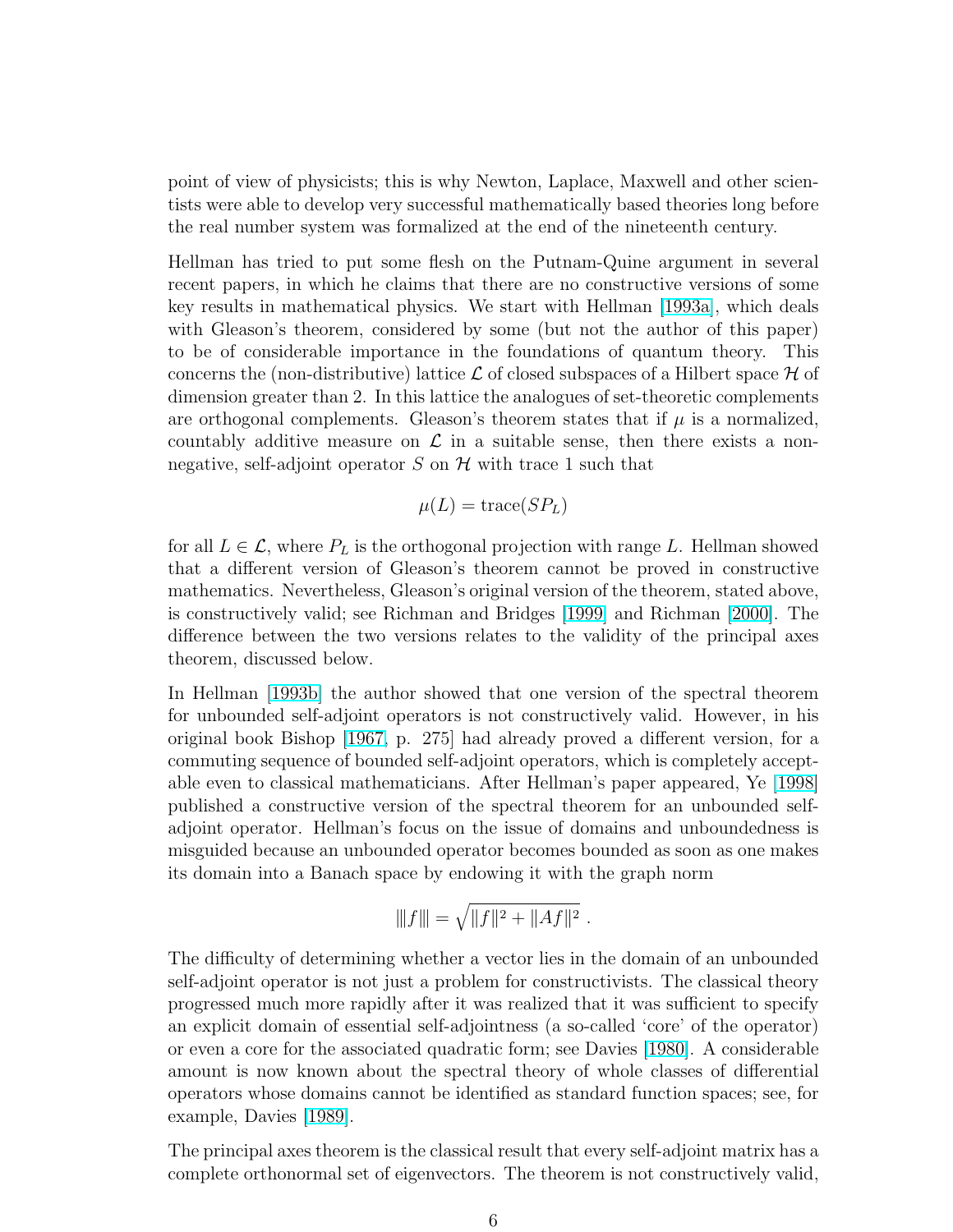for good reasons: the eigenvectors may change extremely rapidly as a parameter passes smoothly through a critical value. We invite the reader to check this for the elementary example .<br> $\overline{r}$ #

$$
A_s = \left[ \begin{array}{cc} \varepsilon & s \\ s & -\varepsilon \end{array} \right]
$$

where  $\varepsilon = 10^{-100}$  and s passes through the value 0. The classical version of the spectral theorem provides no insight into the existence of these computational problems, and does not suggest how they might be overcome. One can understand such problems in classical terms, but the constructive approach provides a systematic framework for doing so.

Finally in Hellman [\[1998\]](#page-9-0) the author showed that the Hawking-Penrose singularity theorem is not constructively valid. This is an interesting observation, since the theorem has been extremely influential in the subject. It is embarrassing for a radical constructivist but not for a pluralist. It remains extremely hard to say much about the nature of the singularities: one certainly cannot identify them as black holes without the benefit of a 'cosmic censorship hypothesis'. It is very likely that any detailed classification of the singularities will also be constructively valid.

The constructive version of the Hahn-Banach theorem in Bishop [\[1967,](#page-9-0) p. 263] applies to normable linear functionals, and Bishop needs to distinguish these from the more general bounded linear functionals. The following example explains why. Take the sequence a defined above using the digits of  $\pi$  and put  $b_n = 1$  if  $a_n = 1$  and also  $a_m = 0$  for all  $m < n$ ; otherwise put  $b_n = 0$ . The sequence b identifies the first occurrence of a thousand consecutive sevens in the decimal expansion of  $\pi$ , if such a sequence exists. Classically  $b \in l^2(\mathbf{N})$  but constructively we cannot assert this (in 2004), because we are not able to evaluate  $||b||_2$  with arbitrary accuracy. Even if we were assured that a sequence of a thousand consecutive sevens existed, we would still not be able to place b in  $l^2(\mathbf{N})$  constructively unless we were given some information about how large n had to be for  $b_n = 1$ .<sup>2</sup> Nevertheless the formula

$$
\phi(c) = \sum_{n=1}^{\infty} c_n b_n
$$

is constructively well defined for all  $c \in l^2(\mathbb{N})$  and defines a bounded linear functional  $\phi$  on  $l^2(\mathbf{N})$ .

A linear operator A on a Banach space  $\beta$  is said to be bounded if there exists a constant c such that  $||Ax|| \leq c||x||$  for all  $x \in \mathcal{B}$ . Its norm is the smallest such constant if that exists. The constructive distinction between bounded and normable operators is related to the fact that there is no effective classical algorithm for determining the norms of bounded operators on most Banach spaces. This is

 ${}^{2}$ Taken literally this sentence is nonsensical. Classically there is no problem in asserting that  $b \in l^2(\mathbf{N})$ . Constructively one could not be given an assurance about the existence of n for which  $b_n = 1$  without also being given the relevant information about how large n had to be. This is a familiar problem when one tries to compare two incommensurate frameworks.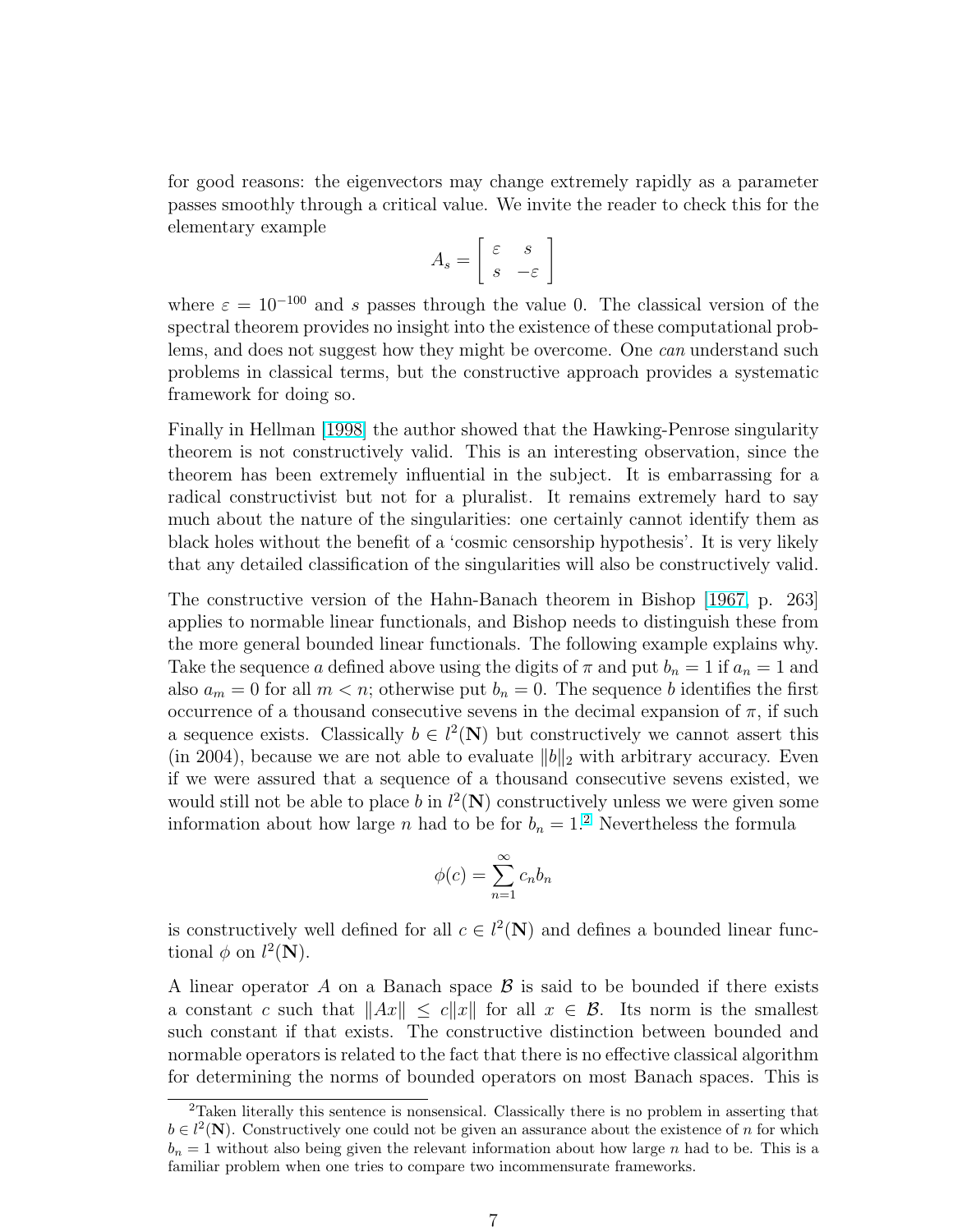why finding the best constants for various Sobolev embeddings in  $L^p$  spaces and other operators of importance in Fourier analysis has occupied mathematicians for decades. The same problem occurs for large finite matrices – standard software packages only provide routines for computing the norm of a sufficiently large  $n \times n$ matrix with respect to the  $l^p$  norm on  $\mathbb{C}^n$  for  $p = 1, 2, \infty$ .

#### 4 Computer Assisted Mathematics

Over the last thirty years a number of famous problems in pure mathematics have been solved by methods that conform entirely to the standards of classical mathematics, except for the fact that they involve a large amount of computation. The first example that we know about was the disproof of a conjecture of Euler that

$$
a^5 + b^5 + c^5 + d^5 = e^5
$$

has no solutions for which  $a, b, c, d, e$  are all positive integers. Eventually Lander and Parkin [\[1967\]](#page-10-0) discovered the identity

$$
27^5 + 84^5 + 110^5 + 133^5 = 144^5 \tag{3}
$$

by a computer search. As far as we know there is still no 'theoretical' proof of the solubility of Euler's equation: simply checking the truth of the above identity is the only method.

Because it may not be well-known to this audience, I will concentrate on the increasing use of controlled numerical methods to prove the existence of, and describe, the solutions of various problems in analysis. Interval arithmetic provides a new version of finite arithmetic. It has an ancient history, but is slowly becoming more important in connection with computer assisted proofs of theorems in analysis. See Markov and Okumura [\[1999\]](#page-10-0), Moore [\[1979\]](#page-10-0), Plum [\[2001\]](#page-10-0), Plum and Wieners [\[2002\]](#page-10-0), Breuer et al. [\[2003\]](#page-9-0) and the Interval Computations Web-Site [\[2004\]](#page-9-0) for some of the many applications. Its basic entities may be written in the form

$$
x = 1.24706_{296}^{304} e3
$$

where one imposes some upper bound on the number of significant digits allowed. The interpretation of this expression is as the interval  $x = [\underline{x}, \overline{x}]$  where  $x = 1247.06296$  and  $\bar{x} = 1247.06304$ , but the definitions of the basic operations of arithmetic on the entities do not depend logically upon this intuition, nor upon any commitment to the existence of the real number system. To add two entities one adds the lower bounds and then rounds down to the prescribed number of digits, and also adds together the two upper bounds and rounds up to the prescribed number of digits. If one ignores the rounding procedure then  $u + v = w$  where

$$
\frac{w}{\overline{w}} = \frac{u + v}{\overline{u} + \overline{v}}.
$$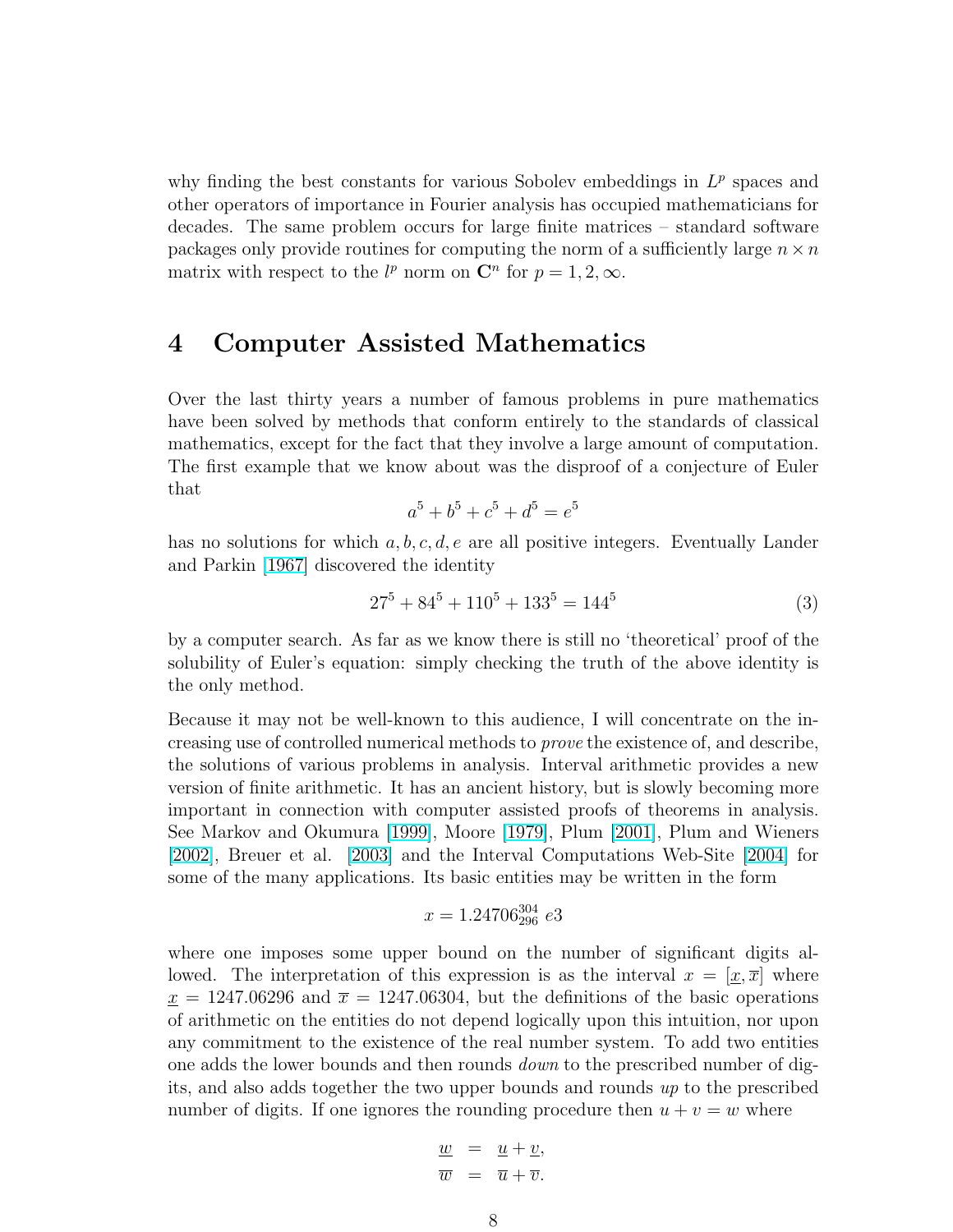The definition of multiplication is similar, but more complicated. One puts  $uv = w$ where

$$
\underline{w} = \min\{\underline{uv}, \underline{u}\overline{v}, \overline{u}\underline{v}, \overline{w}\},
$$
  

$$
\overline{w} = \max\{\underline{uv}, \underline{u}\overline{v}, \overline{u}\underline{v}, \overline{w}\}.
$$

One identifies an integer n with the interval  $[n, n]$  and writes  $u \sim v$  if the two intervals overlap, i.e. if

$$
\max\{\underline{u},\underline{v}\} \le \min\{\overline{u},\overline{v}\}.
$$

One puts  $x > 0$  if  $\underline{x} > 0$ , and  $x < 0$  if  $\overline{x} < 0$ ; if neither of these holds then  $x \sim 0$ . One might define  $\pi$  in the system by  $\pi \sim 3.14159265_3^4$ , without commitment to the existence of an 'exact' value. In interval arithmetic

$$
(x-1)^2 \sim x^2 - 2x + 1
$$

but the two are not equal. One needs to choose the 'right' way of evaluating an expression to minimize the width of the interval produced.

In interval arithmetic the standard functions such as sin, log etc. take intervals to intervals. The programming languages have to be fairly subtle to achieve this. For example when obtaining

$$
\sin([1.57, 1.58]) \subseteq [0.999957, 1]
$$

the programming language must take into account the fact that  $1.57 < \pi/2 < 1.58$ . There is no requirement for the initial interval to be small. Thus

$$
\cos([0,2]) \subseteq [-0.416147, 1].
$$

A systematic description of interval arithmetic has been completed, and programming languages using it are readily available. It allows a rigorous approach to global optimization and makes a small but vital contribution to the solution of certain well-known, non-linear, elliptic, partial differential equations. See Plum [\[2001\]](#page-10-0), Plum and Wieners [\[2002\]](#page-10-0), Breuer et al. [\[2003\]](#page-9-0) and references there. In these papers the authors start by searching for approximate solutions on an experimental basis. They then prove various analytical results which establish that one can use a contraction mapping principle to prove the existence of true solutions close to the approximate solutions, provided certain inequalities hold. Finally they verify the inequalities rigorously using interval arithmetic.

It seems clear that this approach to non-linear PDEs will expand rapidly over the coming decades. Those of us who feel uneasy about computer assisted proofs will either have to come to terms with them, or assign an ever-increasing fraction of their subject to a new category. Computers are fallible in different ways from mathematicians, but both are subject to independent verification. Absolute certainty is a chimera in both contexts.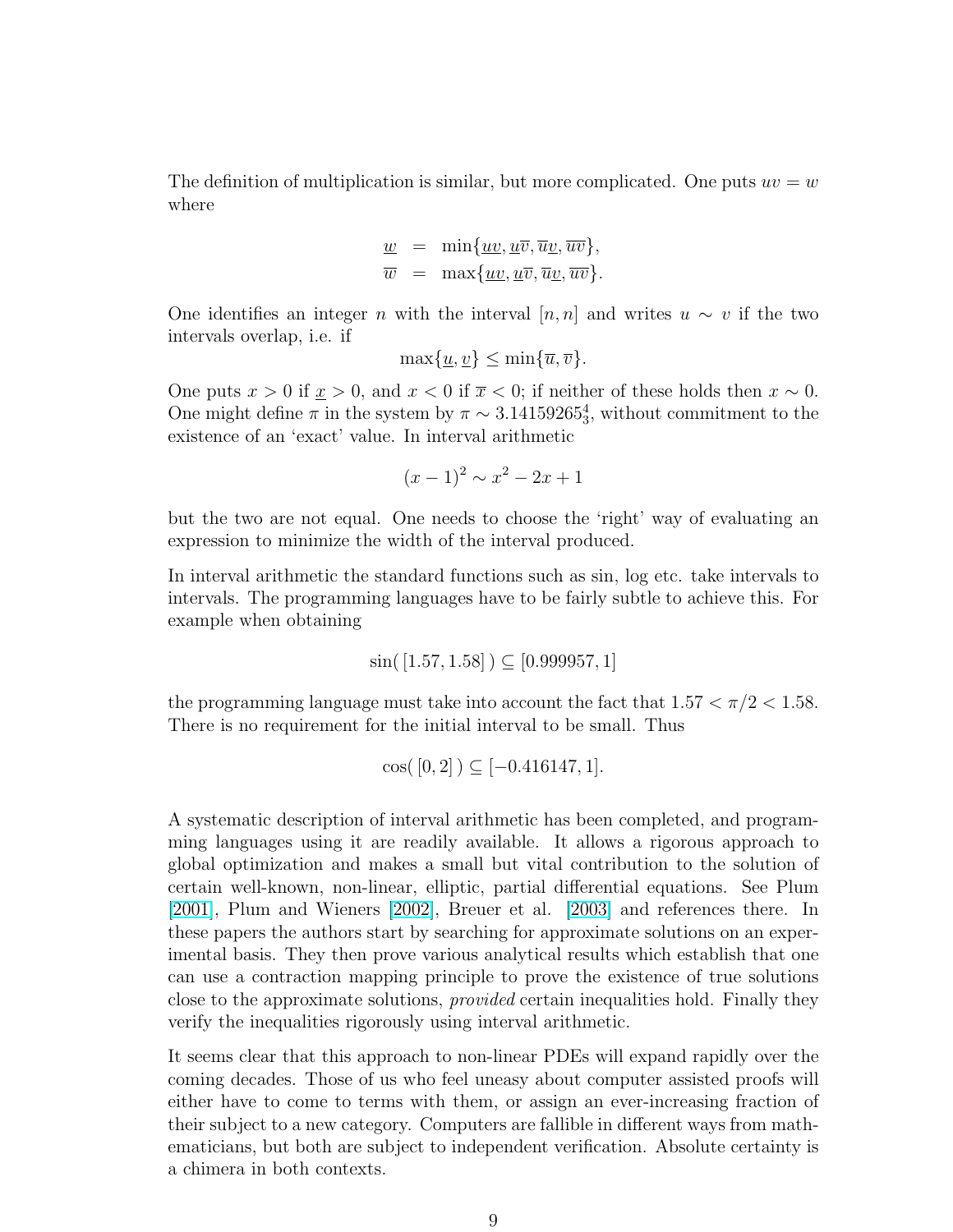#### <span id="page-9-0"></span>References

- [2003] Billinge H: Did Bishop have a philosophy of mathematics? Phil. Math. 11 (2003) 176-194.
- [1967] Bishop E: 'Foundations of constructive analysis', McGraw-Hill, 1967.
- [1985] Bishop E, Bridges D: 'Constructive Analysis', Grundlehren der math. Wiss. vol. 279, Springer-Verlag, Heidelberg, 1985.
- [2003] Breuer B, McKenna P J, Plum M: Multiple solutions for a semilinear boundary value problem: a computational multiplicity proof. J. Diff. Eqns. 195 (2003) 243-269.
- [1998] Bridges D: Constructive truth in practice, pp. 53-69 in 'Truth in Mathematics', eds. H G Dales and G Olivieri, Clarendon Press, Oxord, 1998.
- [2003] Bridges D, Luminita V: Apartness spaces as a framework for constructive topology. Ann. Pure Appl. Logic 119 (2003) 61-83.
- [1950] Carnap R: Empiricism, Semantics, and Ontology. Revue Internationale de Philosophie 4 (1950) 20-40. See also Supplement to 'Meaning and Necessity: A Study in Semantics and Modal Logic', enlarged edition, Univ. of Chicago Press, Chicago, 1956.
- [1980] Davies E B: One-Parameter Semigroups. LMS Monographs vol. 15. Academic Press, London, 1980.
- [1989] Davies E B: Heat Kernels and Spectral Theory. Cambridge Tracts in Math. vol. 92. Cambridge Univ. Press, Cambridge, 1989.
- [2003a] Davies E B: Empiricism in Arithmetic and Analysis. Philosophia Mathematica (3) 11 (2003) 53-66.
- [2003b] Davies E B: Quantum mechanics does not require the continuity of space. Stud. Hist. Phil. Mod. Phys. 34 (2003) 319-328.
- [2004] Davies E B: A defence of pluralism in mathematics. Preprint 2004.
- [1993a] Hellman G: Gleason's theorem is not constructively provable. J. Phil. Logic 22 (1993) 193-203.
- [1993b] Hellman G: Constructive mathematics and quantum mechanics: unbounded operators and the spectral theorem. J. Phil. Logic 22(1993) 221-248.
- [1998] Hellman G: Mathematical constructivism in space-time. Brit. J. Phil. Sci. 49 (1998) 425-450.
- [2004] Interval Computations Web-Site. http://www.cs.utep.edu/interval-comp/main.html